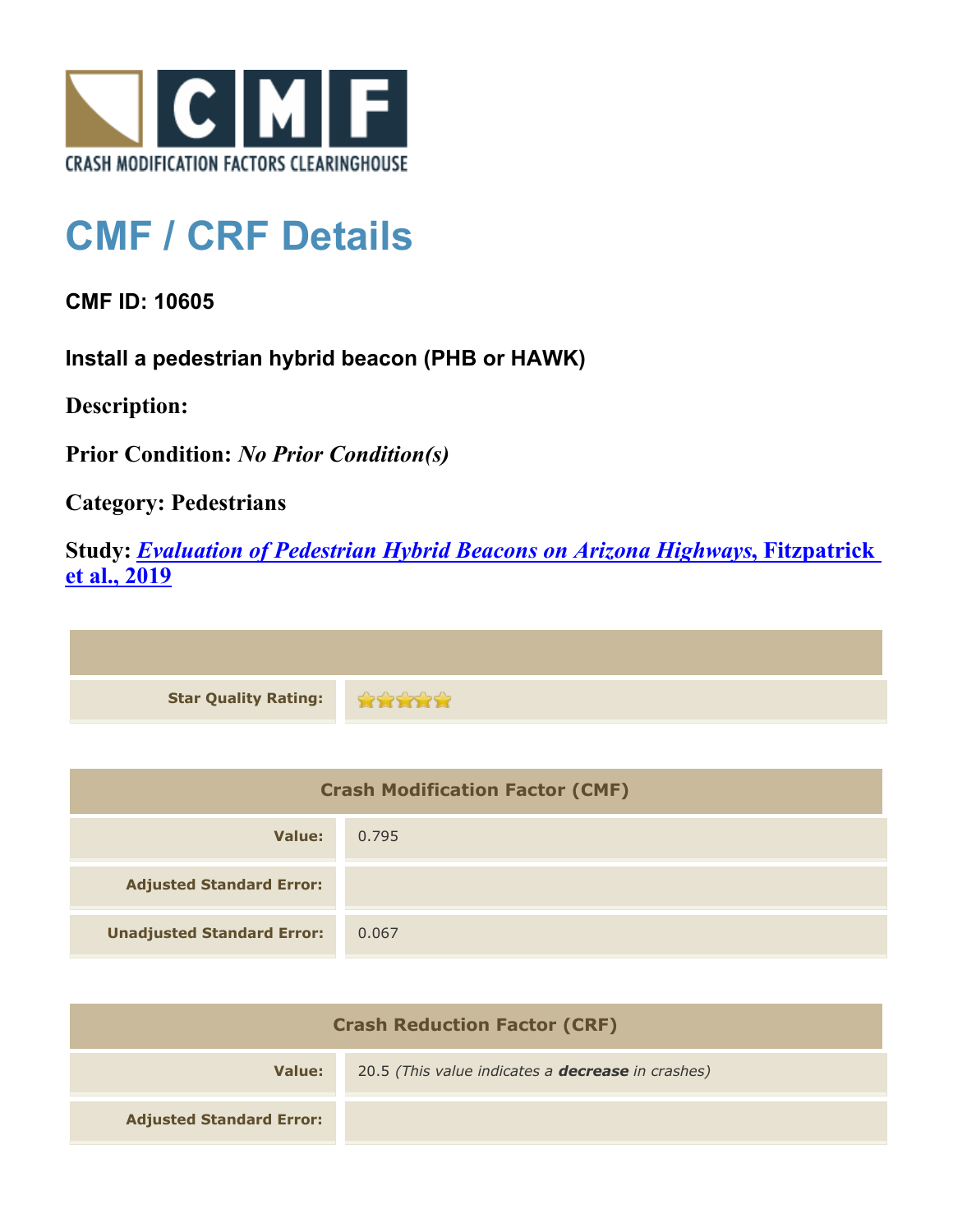| <b>Applicability</b>                    |                    |
|-----------------------------------------|--------------------|
| <b>Crash Type:</b>                      | Rear end           |
| <b>Crash Severity:</b>                  | All                |
| <b>Roadway Types:</b>                   | All                |
| <b>Number of Lanes:</b>                 |                    |
| <b>Road Division Type:</b>              |                    |
| <b>Speed Limit:</b>                     |                    |
| <b>Area Type:</b>                       | Urban and suburban |
| <b>Traffic Volume:</b>                  |                    |
| <b>Time of Day:</b>                     | All                |
| If countermeasure is intersection-hased |                    |

## *If countermeasure is intersection-based*

| <b>Intersection Type:</b>         | Roadway/roadway (not interchange related)         |
|-----------------------------------|---------------------------------------------------|
| <b>Intersection Geometry:</b>     | 3-leg, 4-leg, Not specified                       |
| <b>Traffic Control:</b>           | Not specified                                     |
| <b>Major Road Traffic Volume:</b> | 5400 to 47627 Annual Average Daily Traffic (AADT) |
| <b>Minor Road Traffic Volume:</b> |                                                   |

| <b>Development Details</b>      |              |
|---------------------------------|--------------|
| <b>Date Range of Data Used:</b> | 2007 to 2017 |
| <b>Municipality:</b>            |              |
| State:                          | AZ.          |